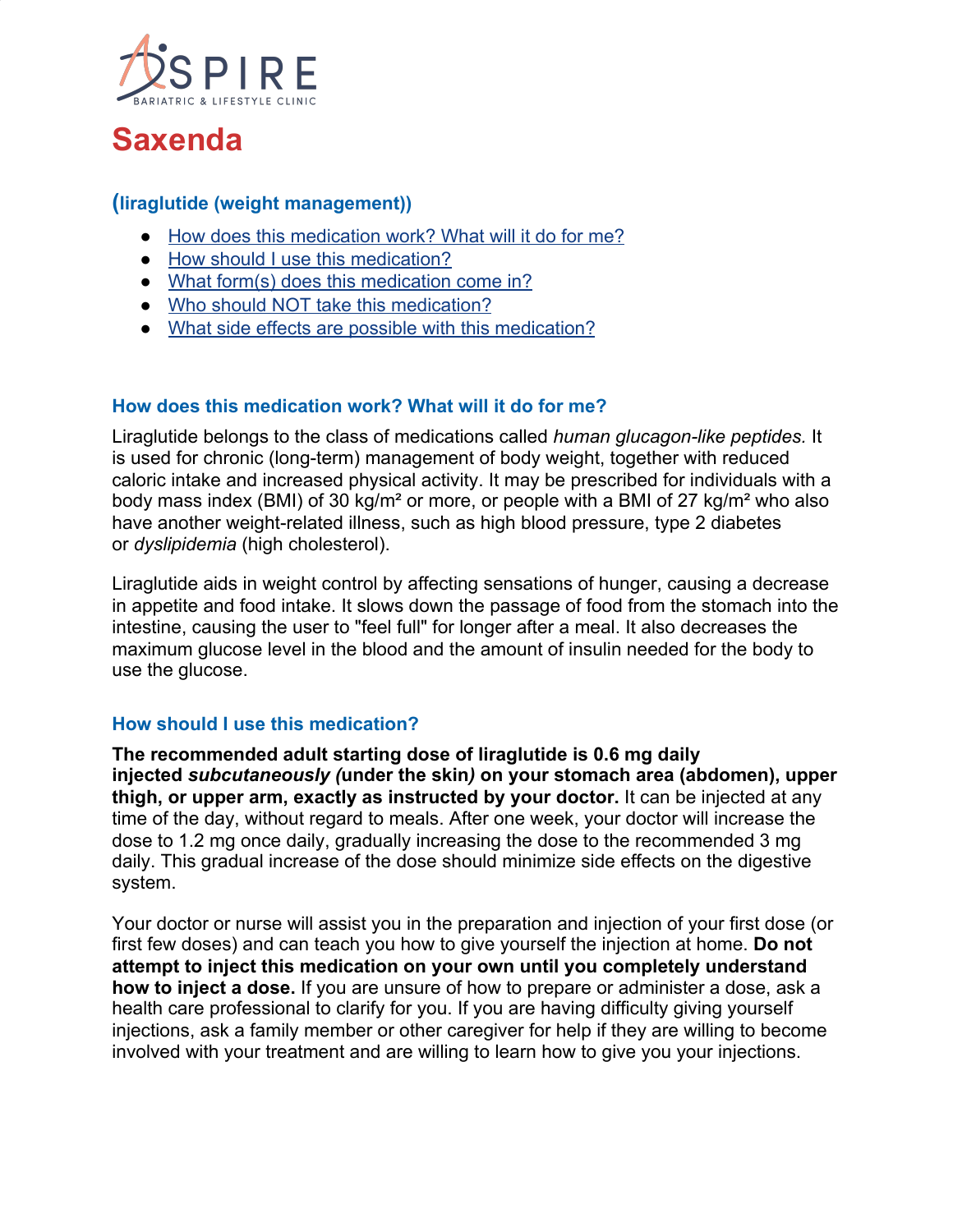Use a different injection site for each dose. Avoid injecting this medication into an area of skin that is sore, red, infected, or otherwise damaged.

**Liraglutide should be clear and colourless.** Do not use liraglutide if you notice particles or anything unusual in the appearance of the solution.

Many things can affect the dose of medication that a person needs, such as body weight, other medical conditions, and other medications. **If your doctor has recommended a dose different from the ones listed here,** do not change the way that you are taking the medication without consulting your doctor.

It is important to take this medication exactly as prescribed by your doctor. If you miss a dose, skip the missed dose and continue with your regular dosing schedule. If you miss more than 3 doses in a row, contact your doctor or pharmacist for instructions. **Do not take a double dose to make up for a missed one. If you are not sure what to do after missing a dose, contact your doctor or pharmacist for advice.**

Store this medication in the refrigerator, do not allow it to freeze, and keep it out of the reach of children. After the first use of the pen, this medication can be stored at room temperature or in the refrigerator for up to 30 days. To protect this medication from light, always keep the pen cap on when you are not using it. Always store this medication without a needle attached to prevent contamination, infection, and leakage.

# **What form(s) does this medication come in?**

Each mL of clear, colourless solution contains 6 mg of liraglutide. *Nonmedicinal ingredients:* disodium phosphate dihydrate, propylene glycol, phenol, and water for injection.

#### **Who should NOT take this medication?**

#### **Do not take this medication if you:**

- are allergic to liraglutide or any ingredients of the medication
- are pregnant
- are breast-feeding
- have a personal or family history of thyroid cancer
- have *multiple endocrine neoplasia syndrome type 2* (a disease where people have tumours in more than one gland in their body)

#### **What side effects are possible with this medication?**

- changed sense of taste
- constipation
- decreased appetite